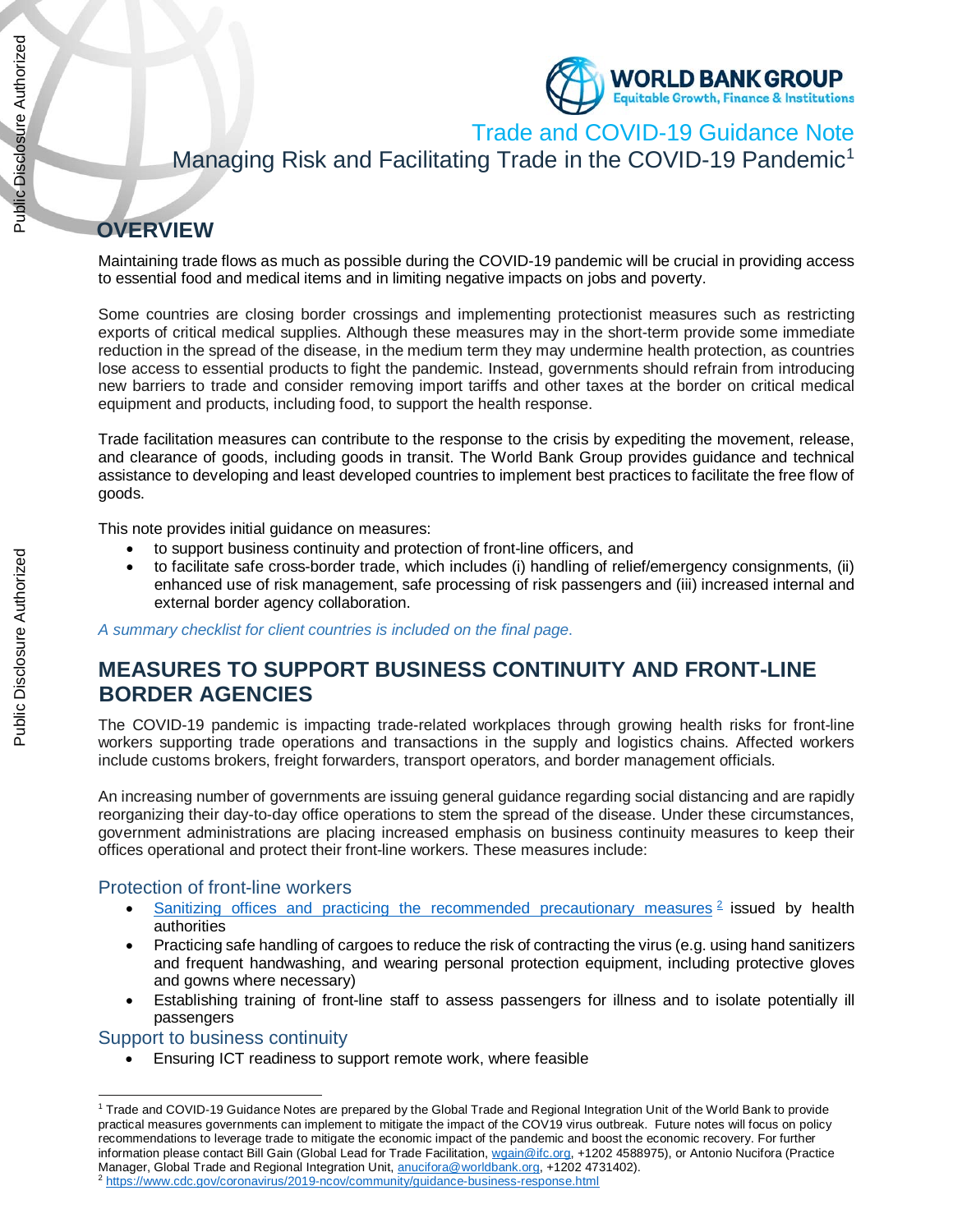- Instituting flexible working conditions
- Staggering schedules to limit the number of workers on shift at the same time and to increase the physical distance between workers
- Extending border agency working hours to accommodate social distancing among border officials *(as described above)* to allow for increased trade flows of critical commodities and for logistics providers to more adequately manage cargoes
- Taking advantage of the remote work features of existing automated solutions, by ensuring that documents needed to prepare customs declarations are received and handled electronically, and any need to submit hard copies is deferred until a later time
- Using online and telephone appointment management systems and scheduling to limit the physical presence and interaction of logistics workers at buildings, facilities and border crossing points
- Ramping up presence at enquiry points to address as many issues as possible through distance communications, including telephones, SMS/WhatsApp, web-chat, online forms, electronic payment, and email
- Increasing the available trade-related information on websites (such as Trade Information Portals (TIP), direct mailings, routine video conferences, etc.) regarding changes to procedures related to facilitating trade and reducing risk of transmission
- Establishing a contingency plan for staff shortages which may include identifying changes in procedures, diversion of traffic, increased use of automation for screening, etc.

## **MEASURES TO FACILITATE SAFE CROSS-BORDER TRADE**

### Handling of emergency/relief consignments

The World Customs Organization (WCO) Communique (March 9, 2020) on COVID<sup>3</sup> includes a reference to a WCO resolution on the appropriate handling of cargoes during natural disasters and the World Health Organization (WHO) guidance on international traffic under COVID-19

### Enhanced use of risk management

 $\overline{a}$ 

- Implement risk management, which prioritizes border activities for imports and exports, to allow lowrisk critical supplies to bypass clearance controls. These measures should be combined with reasonable random audit procedures to confirm compliance with requirements. This could apply to critical products subject to Pre-Shipment Inspection.
- Consider the enhanced use of pre-arrival processing and post-clearance audit methods in order to achieve higher level of release for low risk consignments
- Establish accredited importers or exporters (such as Authorized Economic Operators) based on compliance records to allow critical products to be expedited (establish audit procedures that validate ongoing compliance)
- Review policy priorities and the levels of inspection in view of lower workplace attendance

### Increased internal and external border agency collaboration

- Using information technology tools to stimulate workplace collaboration
- Customs and Sanitary and Phytosanitary (SPS) agencies should work together to identify critical products and design special regimes for expedited clearance including the facilitation of entry and clearance of critical commodities (e.g. medicines, medical equipment, perishable foods, foods required for a potentially extended period of quarantine testing kits, clothing, etc.)
- SPS agencies in importing countries should work with the counterparts in exporting countries, particularly neighboring countries to identify key critical commodities which are produced under equivalent processes that allow clearance controls to be reduced or removed. For example, many critical food items are produced under controls in the exporting country which are equivalent to or similar to those controls used in the importing countries. In these situations, the commodity should enter without additional requirements.
- Border agencies should identify critical imports that receive pre-exit testing equivalent to or are mutually agreeable with import requirements so that they may bypass clearance procedures or may be required to undergo fewer clearance activities at entry

<sup>3</sup> http://www.wcoomd.org/en/media/newsroom/2020/march/wco-communique-regarding-the-coronavirus-outbreak.aspx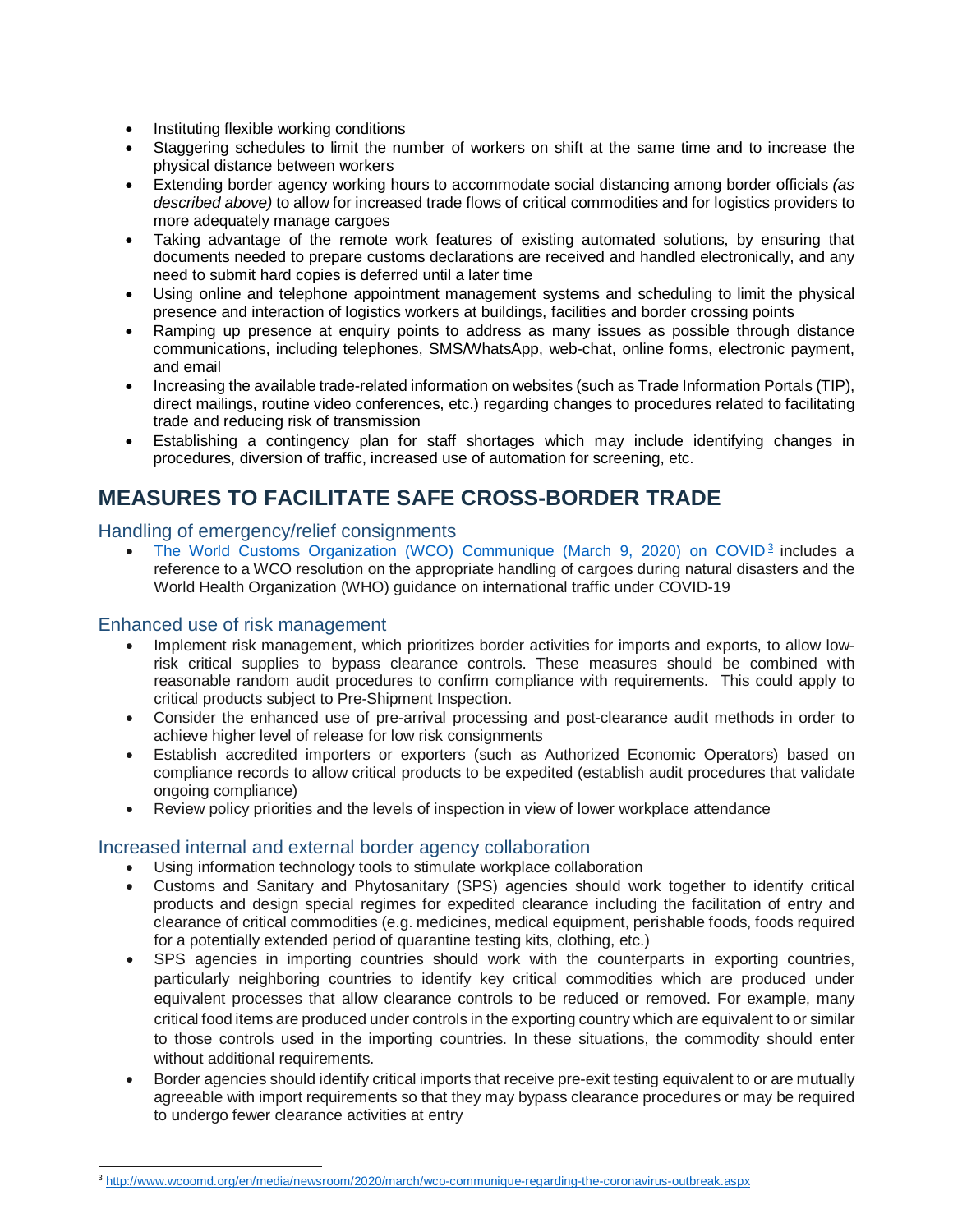- Border agencies and the private sector should work together to undertake pre-assessment of imports through advance screening of documentation to identify and prioritize import activities prior to commodity arrival
- Government authorities should work closely with the private sector (via the National Trade Facilitation Committees) to identify service standards and precise inspection procedures for critically needed items, so that the private sector can better anticipate and sequence logistics

## **BEST PRACTICE IN MANAGING COVID-19**

**Example 1: Brazil:** On 17 March 2020, the Brazilian government introduced new legislation that simplifies the customs clearance processes for articles used to combat the spread of COVID-19. The legislation allows articles such as disinfectants, antiseptic gels, protective masks and other key articles needed by hospitals, pharmacies, etc. to move to the importer under expedited clearance. It also allows for the authorization of importers to receive goods under expedited release.

**Example 2: European Union:** On 16 March 2020, the European Commission approved the 'Guidelines for border management measures to protect health and ensure the availability of goods and essential services.' The provisions state that:

*"Member States should preserve the free circulation of all goods. In particular, they should guarantee the supply chain of essential products such as medicines, medical equipment, essential and perishable food products and livestock. No restriction should be imposed on the circulation of goods in the single market, especially (but not limited to) essential, health-related and perishable goods, notably foodstuffs, unless duly justified. Member States should designate priority lanes for freight transport (e.g. via 'green lanes') and consider waiving existing weekend bans.*

*No additional certifications should be imposed on goods legally circulating within the EU single market. It should be noted that, according to the European Food Safety Authority, there is no evidence that food is a source or a transmission source of Covid-19."*

## **ADDITIONAL REFERENCES ON MANAGING COVID-19**

The following links provide additional references to key policy responses/guidance from various organizations:

- European Union Guidelines for border management measures to protect health and ensure the availability of goods and essential services $4$
- International Air Transport Association (IATA) repository of government measures related to coronavirus<sup>5</sup>
- International Civil Aviation Organization (ICAO) guidance on coronavirus<sup>6</sup>
- International Maritime Organization (IMO) guidance on Coronavirus disease (COVID-19)<sup>7</sup>
- Centers for Disease Control (CDC) Lessons from the Ebola outbreak<sup>8</sup>
- Food and Agriculture Organization (FAO) information on Coronavirus disease (COVID-19) outbreak9
- World Organization for Animal Health (OIE) Questions and Answers on the 2019 Coronavirus Disease (COVID-19)10
- Africa CDC Guidance on Community Social Distancing During COVID-19 Outbreak<sup>11</sup>

<sup>5</sup> https://www.iata.org/en/programs/safety/health/diseases/government-measures-related-to-coronavirus/?url=https://www.iata.org/ncovmeasures&data=02%7c01%7cswingewooe@iata.org%7cb72f5e2c2a354398632108d7c1e5f981%7cad22178472a84263ac860ccc6b152

- <sup>8</sup> https://www.cdc.gov/mmwr/volumes/65/su/su6503a9.htm
- <sup>9</sup> http://www.fao.org/2019-ncov/en/

 $\overline{a}$ <sup>4</sup> https://ec.europa.eu/home-affairs/sites/homeaffairs/files/what-we-do/policies/european-agenda-migration/20200316\_covid-19 guidelines-for-border-management.pdf

cd8%7c0%7c0%7c637191065782469935&sdata=DZp6iT7BhFFxdy%2b9e/ouWvAL3RytSa4GoqADCtRtFRk%3d&reserved=0

<sup>6</sup> https://www.icao.int/Newsroom/Pages/Update-on-ICAO-and-WHO-Coronavirus-Recommendations.aspx

<sup>7</sup> http://www.imo.org/en/MediaCentre/HotTopics/Pages/Coronavirus.aspx

<sup>10</sup> https://www.oie.int/en/scientific-expertise/specific-information-and-recommendations/questions-and-answers-on-2019novelcoronavirus/

<sup>11</sup> http://www.africacdc.org/covid-19-and-resources/guidelines-policies/covid-19-and-resources/guidelines-policies/africa-cdc-guidanceon-community-social-distancing-during-covid-19-outbreak-pdf/detail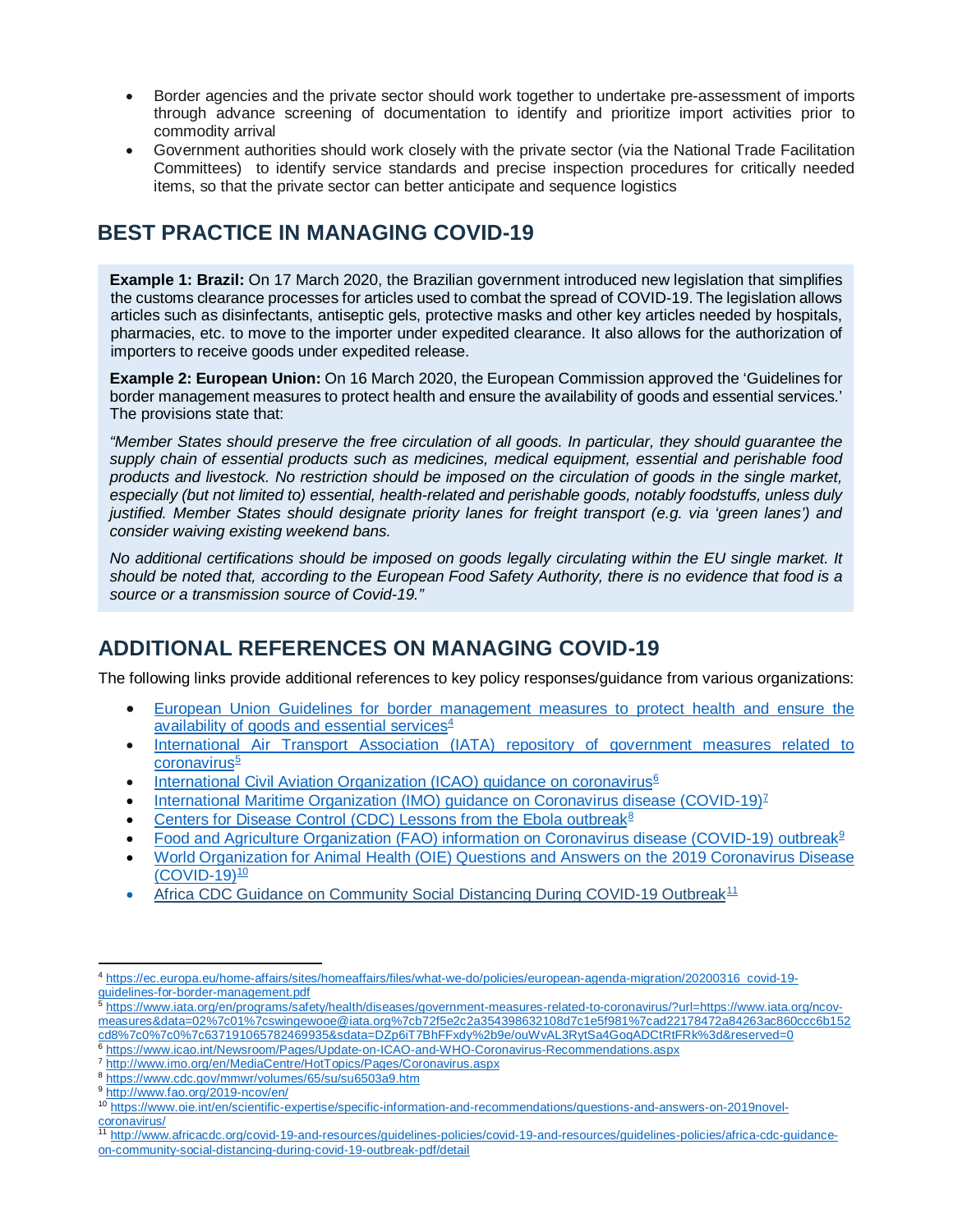## **TRADE FACILITATION CHECKLIST FOR COUNTRY RESPONSES TO COVID-19**

#### 1. MEASURES TO SUPPORT BUSINESS CONTINUITY AND FRONT-LINE STAFF

#### Protection of front-line workers

- Are offices being sanitized and precautionary measures issued by health authorities followed?
- √ Are customs officials using hand sanitizers, frequently handwashing, and wearing personal protection equipment, including protective gloves and gowns where necessary?
- √ Are quarantine measures or segregation spaces in place for potentially ill passengers
- √ Are staff trained to assess passengers for illness and to take measures to avoid contracting the disease?

#### Support to business continuity

- Are ICT systems ready to support remote work?
- √ Have flexible working conditions been considered?
- Have schedules been staggered to limit the number of workers on shift at the same time and to increase the physical distance between workers?
- Have border agency working hours been extended to accommodate social distancing among border officials?
- √ Have remote work features of existing automated solutions been considered?
- Are online and telephone appointment management systems and scheduling being used to limit the physical presence and interaction of logistics workers at buildings, facilities and border crossing points?
- √ Has presence at enquiry points been ramped up to address as many issues as possible through distance communications, including telephones, SMS, web-chat, online forms, electronic payment, and email?
- √ Has available trade-related information on websites been increased (such as Trade Information Portals TIP, direct mailings, routine video conferences, etc.) regarding changes to procedures related to facilitating trade and reducing the risk of transmission?
- $\sqrt{ }$  Has a contingency plan been developed to address staffing shortfalls?

#### 2. MEASURES TO FACILITATE SAFE BORDER TRADE

Handling of emergency/relief consignments

√ Have the recommendations contained in WCO Communique (March 9, 2020) been considered?

#### Enhanced use of risk management

- √ Have risk management measures been implemented to prioritize border activities for imports and exports and to allow low risk critical supplies to bypass clearance controls? Have the measures been combined with reasonable random audit procedures to confirm compliance with requirements?
- √ Has the enhanced use of pre-arrival processing and post-clearance audit methods been established for critical commodities to achieve higher level of release for low risk consignments?
- √ Have accredited importers or exporters been established based upon compliance records to allow critical need articles to be expedited (establish audit procedures that validate ongoing compliance)?
- √ Have policy priorities and the levels of inspection been reviewed in view of lower workplace attendance?

#### Increased internal and external border agency collaboration

- Can information technology tools be used to stimulate workplace collaboration?
- √ Are Customs and Sanitary and Phytosanitary (SPS) agencies working together to identify critical need products and facilitating the entry and clearance of critical supplies (e.g. medicines, perishable foods, foods required for a potentially extended period of quarantines testing kits, clothing, etc.)?
- √ Are SPS agencies working with regional and international trading counterparts to identify those items certified under equivalent regimes or produced under similar production systems that could bypass entry controls?
- Have border agencies identified critical imports that receive pre-exit testing equivalent to or are mutually agreeable with import requirements so that they may bypass clearance procedures or may be required to undergo fewer clearance activities at entry?
- √ Are border agencies and the private sector working together to undertake pre-assessment of imports through advance screening of documentation to identify and prioritize import activities prior to commodity arrival?
- √ Are government authorities working closely with the private sector to identify service standards and precise inspection procedures for critically needed items, so that the private sector can better anticipate and sequence logistics?